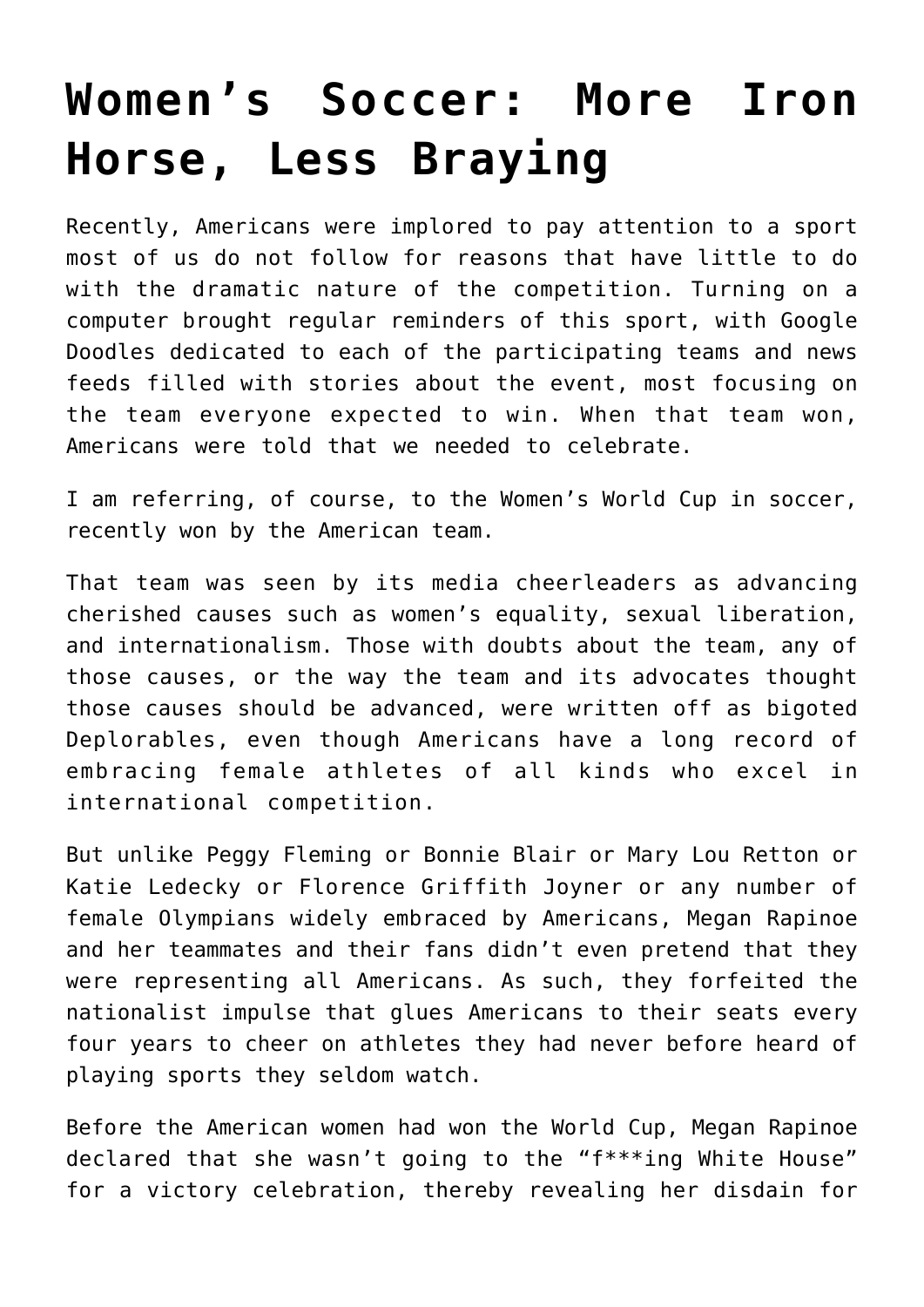the half of America that supports the current occupant of 1600 Pennsylvania Avenue and the women's soccer teams the Americans had yet to play.

Rapinoe's disdain for Trump was soon echoed by teammate Ali Krieger, who [told](https://www.msn.com/en-us/news/politics/team-usa-star-ali-krieger-rips-trump-i-refuse-to-respect-a-man-that-warrants-no-respect/ar-AADUhDl) the media, "I refuse to respect a man that warrants no respect."

When the American women won the championship match, numerous media outlets reported that their fans were chanting "f\*\*\* Trump."

It is also widely speculated that Christian athlete Jaelene Hinkle didn't make the women's team, despite her undoubted soccer prowess, because she had voiced skepticism of gay marriage. And the supporters of the women's team think this is entirely appropriate, since "inclusion" apparently requires the exclusion of anyone holding different views. As BuzzFeed reporter Molly Hemsley-Clancy [tweeted,](https://twitter.com/mollyhc/status/1148298555871752193) "Let's take a second to think how Jaelene Hinkle might have missed out on a winning Word Cup [because] she is homophobic."

The American women did not make up for their profanity and political grandstanding by graciousness elsewhere. They ran up the score on the hapless Thai women 13-0 and loudly celebrated even late goals. (As that score suggests, American women dominate women's soccer for the same reason both American and Canadian women dominate women's ice hockey: much of the rest of the world doesn't care very much about their sport.)

When the American women won the championship game, some of them carelessly dropped the American flag on the ground and walked over it before casually picking it up. And when they went to New York City for their victory parade, several of them [spewed profanity in public,](https://www.thegatewaypundit.com/2019/07/hide-your-kids-hide-your-wives-we-got-the-key-to-the-motherfing-city-trashy-us-womens-world-cup-soccer-champs-utter-profanities-all-during-nyc-parade/) including one team member who quoted a rapper and exulted, "Hide your kids! Hide your wives! And lock your f\*\*\*ing doors. Because we've got the key to the mother\*\*\*\*ing city and I'm coming for ya'al b\*\*\*\*es!"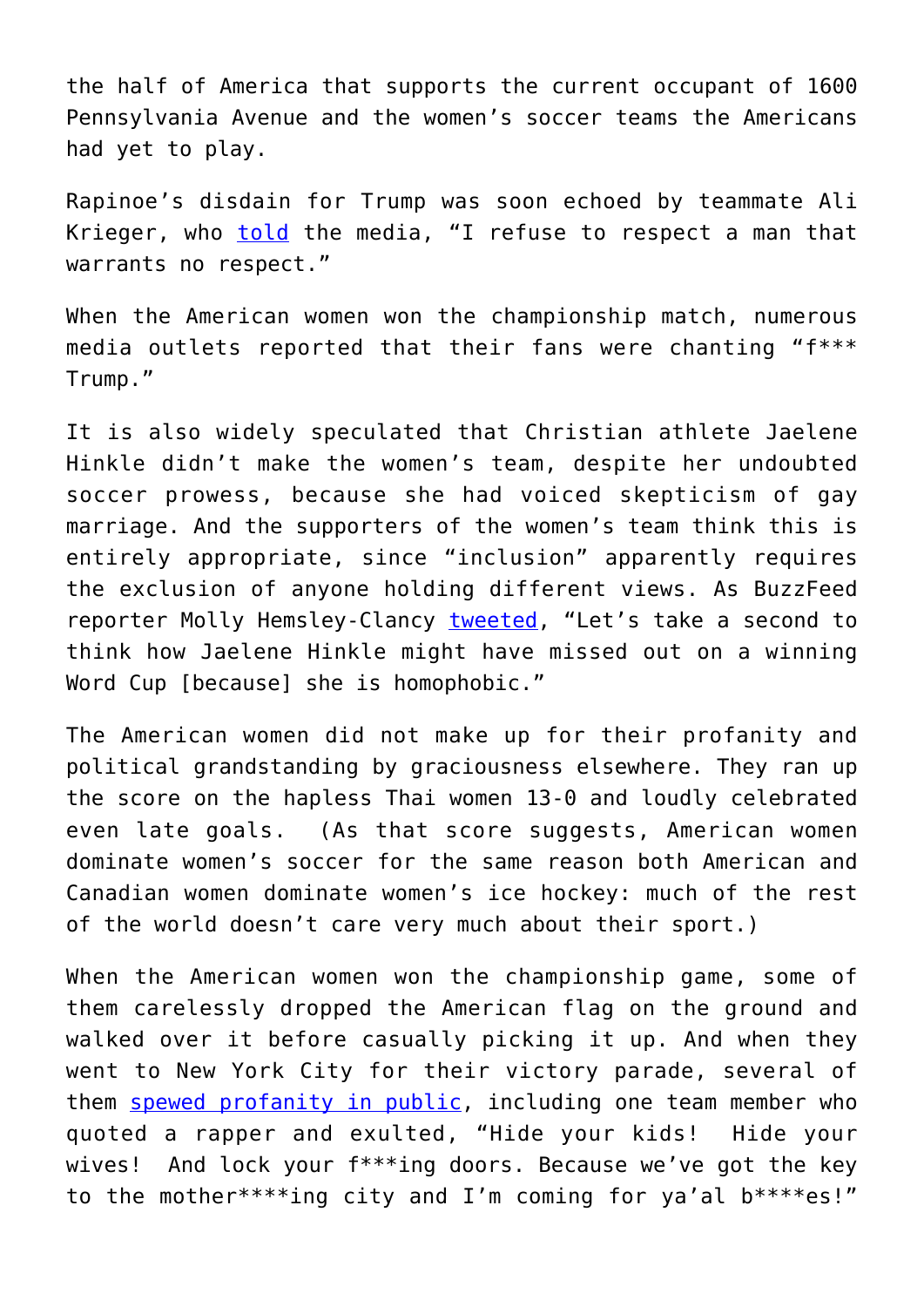Rapinoe ended her speech by proclaiming New York City "the mother\*\*\*\*ing best."

As commentator Matt Walsh [noted,](https://www.dailywire.com/news/49391/walsh-us-womens-soccer-team-very-hard-video-shows-matt-walsh) Rapinoe also lifted the World Cup trophy and a bottle of champagne while declaring "I deserve this. I deserve everything." (Those who knew that the American women had lost five to two to a team of 14-year-old boys in Dallas in 2017 could be forgiven for wondering if the scale of Rapinoe's accomplishment justified the extent of her self-satisfaction).

*Rapinoe ([@mPinoe\)](https://twitter.com/mPinoe?ref_src=twsrc%5Etfw): "I deserve this!" [pic.twitter.com/gbd0M0zjF1](https://t.co/gbd0M0zjF1)*

*— Molly Prince (@mollyfprince) [July 10, 2019](https://twitter.com/mollyfprince/status/1148987304943529986?ref_src=twsrc%5Etfw)*

As the media kept insisting that I celebrate what Rapinoe and her teammates had achieved, I found myself thinking instead about an athlete one can never imagine saying "I deserve everything," baseball's "Iron Horse," Lou Gehrig. By coincidence, the 80th anniversary of Gehrig's farewell to baseball on July 4, 1939 occurred when today's sports writers were busy toasting Rapinoe. A few Gehrig items popped up in my Facebook feed around July 4 and I was soon reading more than I ever had about the self-effacing New Yorker who used his great athletic skill and even greater character to win with dignity and even to inspire, not to draw attention to himself, whine, strike political poses, or unleash profane diatribes.

Gehrig attended Columbia on a football scholarship, but his even greater skill on the baseball diamond drew the attention of the New York Yankees. Gehrig accepted the Yankees' \$1500 signing bonus because, as he later told *The New York Times*, "a fellow has to eat. At the end of my sophomore year my father was taken ill and we had to have money. … So when there was no money coming in there was nothing for me to do but sign up."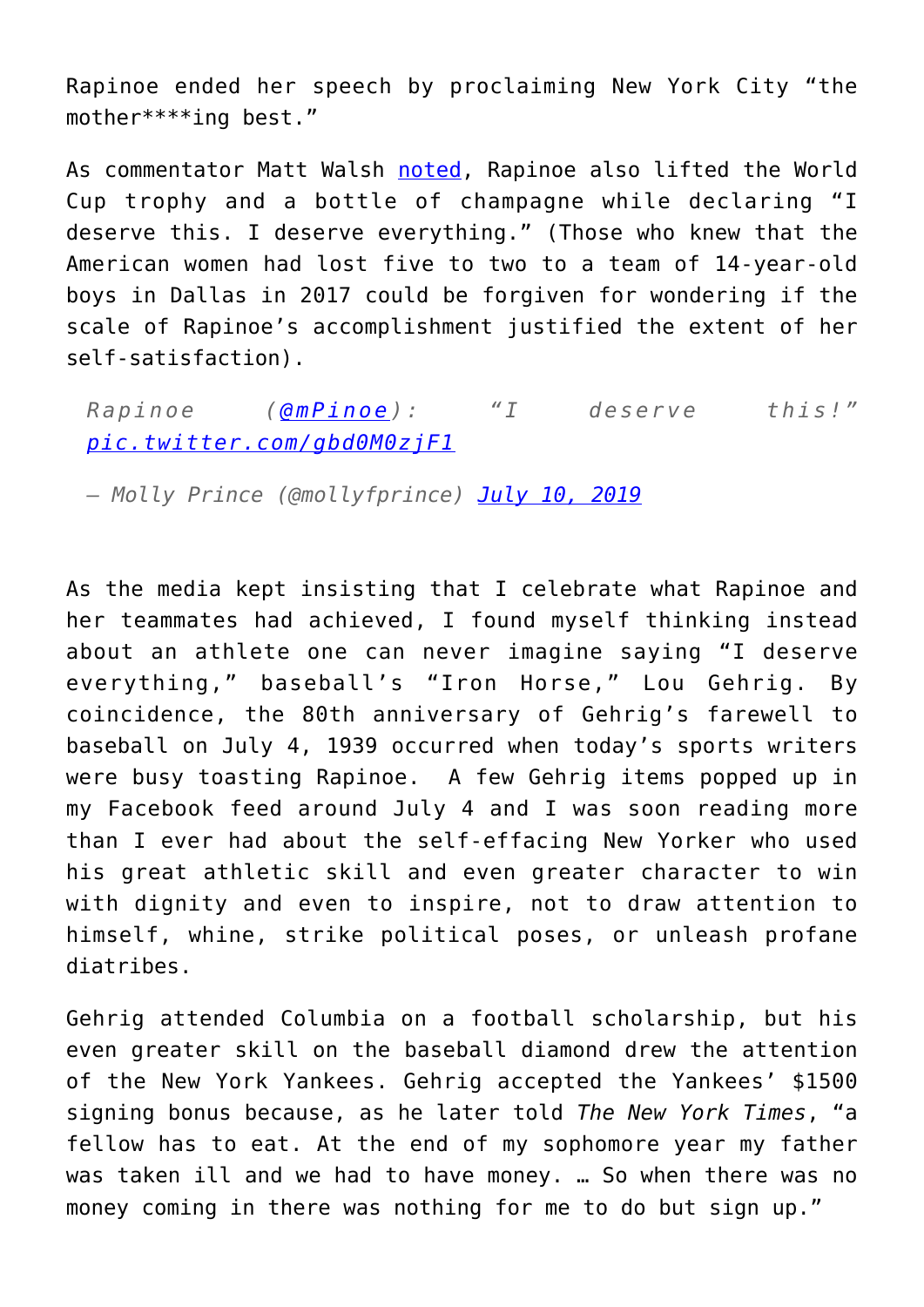The Yankees certainly got their money's worth. Gehrig compiled a lifetime batting average of .340, batting .361 in seven World Series and hitting 493 home runs (including 23 grand slams) and driving in 1,995 runs. Teammate Joe DiMaggio later remembered Gehrig as the finest hitter he ever saw.

Despite his prodigious talent, Gehrig did not chafe at all the attention lavished on his older teammate, Babe Ruth: "I'm not a headline guy. I know that as long as I am following Ruth to the plate I could have stood on my head and no one would have known the difference."

Gehrig also famously played in 2,130 consecutive ball games, a streak made possible by Gehrig's playing through 17 fractures in his hands, several concussions, and serious back pain.

That streak came to an end after Gehrig contracted the degenerative disease that robbed him first of his athletic ability, then of his mobility, and then of his life, all in a little over two years. In his final season, DiMaggio recalled, "He'd lean into me trying to get up. The man had an iron will and, yes, the heart of a lion. He dressed so slowly. He'd get up and go out and try."

When Gehrig concluded that he was no longer helping his team, he ended the streak by benching himself, and the opposing fans witnessing this in Detroit gave a standing ovation to the man whose grit and perseverance had won the admiration of baseball fans everywhere.

That admiration only grew when Gehrig said goodbye to the game he loved. Keith Olbermann **[tells](https://www.youtube.com/watch?v=4DWNOa6dJ6o)** that remarkable story as well as anyone.

As Olbermann notes, Gehrig did not want a Lou Gehrig Appreciation Day. Nor did he want to speak. But Gehrig was the consummate team player, and after his manager, Joe McCarthy, had a brief private word with him, Gehrig advanced to the